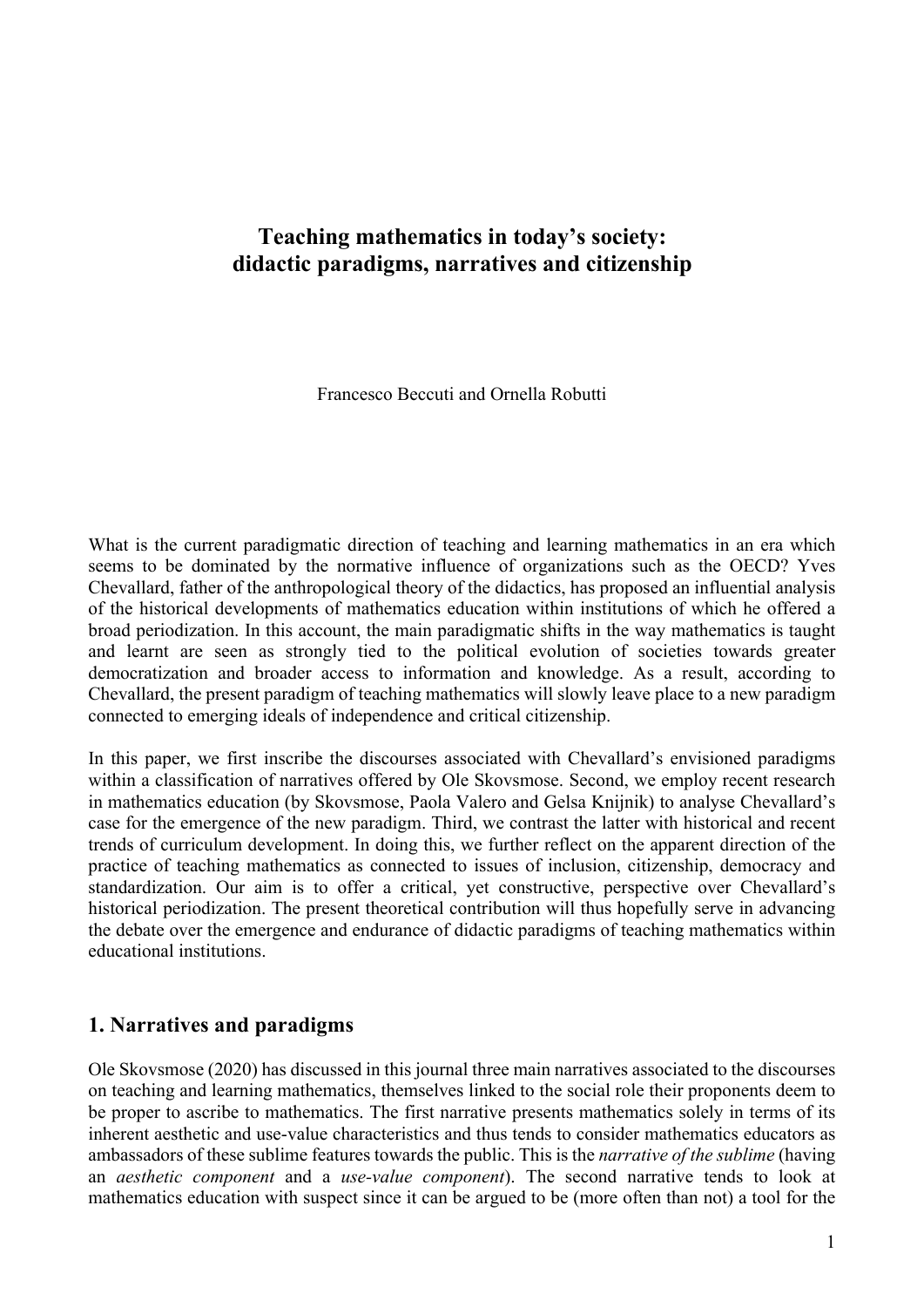governmentalization of people which may result in furthering their exploitation within the current political order, despite the good intentions of researchers and teachers. This isthe *narrative of suspect*. The third narrative claims that mathematics education has a liberating potential as it may foster the development of critical citizenship by explicitly addressing political and social issues. This is the *narrative of critique*.

The three narratives introduced by Skovsmose and shortly delineated above are but a simplification of general positionings towards the discipline which often remain in the background of the assumptions which tacitly guide research and practice in mathematics education worldwide. Indeed, the constraints implicit in the teaching of mathematics have often been in the interest of the proponents of the anthropological theory of the didactic introduced by Yves Chevallard (see Bosch & Gascón, 2014 for an exposition of the theory). Chevallard, commencing decades ago his reflections from Guy Brousseau's theory of didactic situations, has then concentrated his scholarship towards analyzing the institutional and social dimension of how mathematics is taught and learnt. In particular, Chevallard  $(2015)^1$  has discussed the most implicit didactic constraints bearing on the educational system, by introducing the concept of didactic paradigm. In general, a *didactic paradigm* is for Chevallard a set of (often unspoken) rules which define the content to be taught/learnt within a didactic institution and what are the forms of teaching/learning it. This notion was further defined and placed within the context of the anthropological theory of the didactic by Gascón and Nicolás  $(2019, pp. 44-45)$  in this journal.<sup>2</sup> Specifically, as to the mode of teaching and learning mathematics, Chevallard identifies two different historical paradigms:

- The most archaic, which we may call the *traditional paradigm,* is the paradigm which was organized around the study of doctrines or systems of great thinkers. As the most noteworthy example, Chevallard cites the fact that up to circa the XIX century people used to study Euclid's Elements as, for instance, historians of philosophy still study Hegel's Phenomenology of Spirit. This was the paradigm of "hailing and studying authorities and masterpieces" (Chevallard, 2015, p. 174).
- Progressively, from the XIX century onwards, the previous paradigm faded away, making place to the current paradigm of teaching mathematics, which Chevallard calls the *paradigm of visiting monuments*. As an example, Chevallard cites the case of Heron's formula for the area of the triangle which "is approached as a monument that stands on its own, which students are expected to admire and enjoy, even when they know next to nothing about its *raison d'être*, now or in the past" (*ibidem*).

The main difficulty with the current paradigm, according to Chevallard, is that it inclines people to perceive education as a highly institutionalized endeavour which is often self-referential and which has little or no connection with concrete world-matters. Additionally, the current paradigm is not immune to reference to authority (of tradition or of experts) mandating which 'monuments' are or are not to be learnt. For Chevallard, the school curriculum has become nothing but an

<sup>&</sup>lt;sup>1</sup> Drawn from Chevallard's address at  $12<sup>th</sup>$  International Congress of Mathematics Education.

 $<sup>2</sup>$  The anthropological theory of the didactic concentrates on the study of didactic facts, defined as the social situations in</sup> which at least one person tries to 'learn' something (the didactic stakes), usually helped by some other person or group of persons. Notice that any didactic situation (as any other social situation) can be though as a situation in which some constraints are applied, i.e. a set of insurmountable conditions which have to be taken as objective by the participants and (at least for the time being) unmodifiable. The set of such conditions is the current didactic paradigm, i.e., the set of rules which implicitly or explicitly define what the didactic stakes are.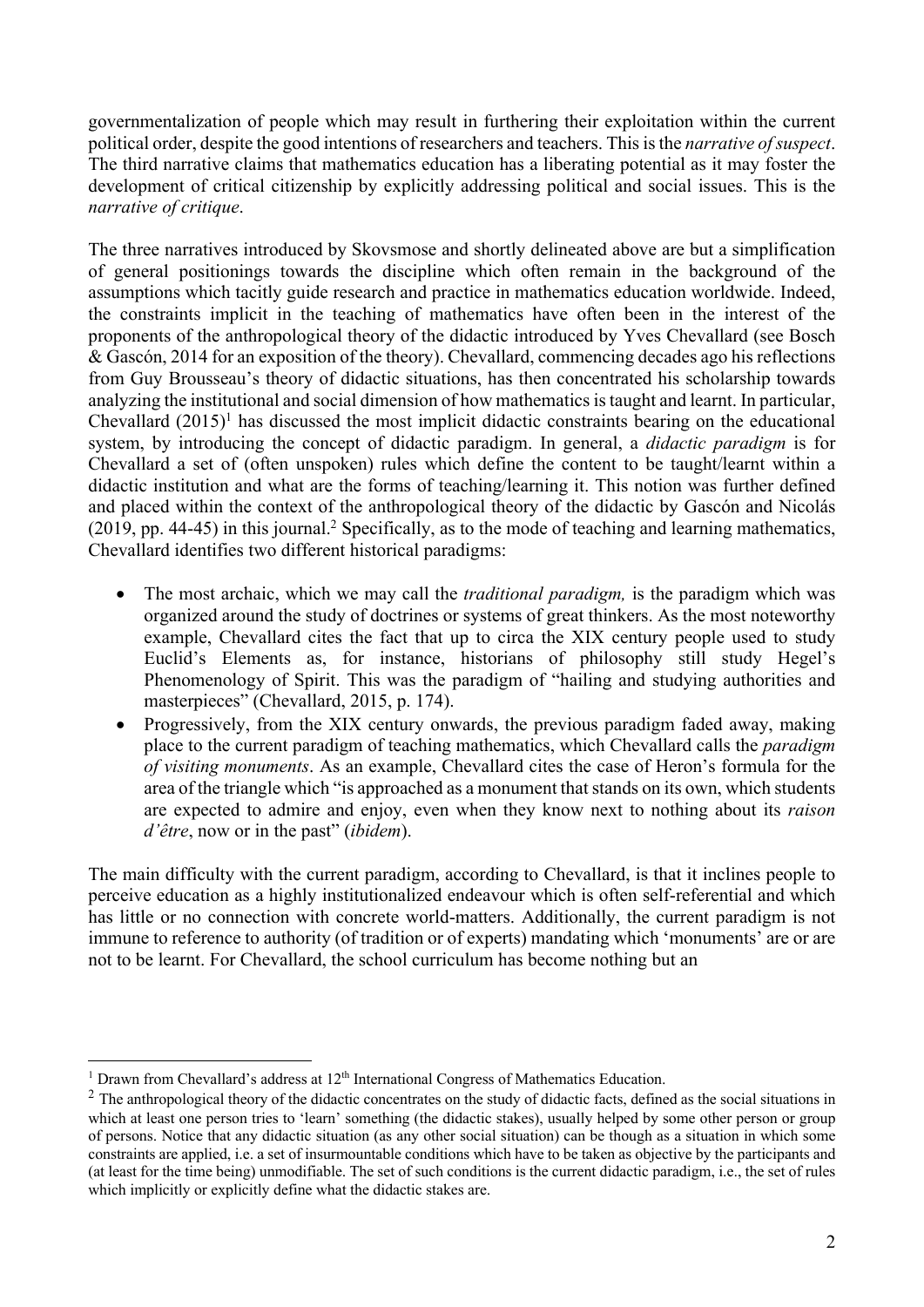[..] epistemological 'monumentalism' in which knowledge comes in chunks and bits sanctified by tradition and whose supposed 'beauty' has been enhanced by the patina of age; that students have to visit, bow to, enjoy, have fun with and even 'love'. (*ivi*, p. 176)

In other words, there is no true justificatory reason for choosing this or that 'monument' to study other than reference to tradition or to what experts deem to be worthy or useful: "the chief flaw in the paradigm of visiting monuments, which relates to the undemocratic ethos in which this paradigm originated, has to do with the choice of 'monuments' to visit at school" (*ivi*, p. 177). Nevertheless, Chevallard tends to be optimistic for the future and suggests that the paradigm of visiting monuments is slowly fading away, leaving room for a third yet-to-be-established paradigm:

• The *paradigm of questioning the world*, described by Chevallard as a counter-paradigm: as the potential polar opposite of the traditional paradigm. Within the new paradigm, as Chevallard envisions it, what will be valued most in education in general and in mathematics education in particular will not be the educational content to be known, but the fact that everybody will be given the means to get to know what he or she wants to know, according to his or her own interests and always instrumentally to the understanding of the real world (*ivi*, p. 177). The examples Chevallard explicitly directs his readers to are all linked to problems arising in connection to the study of scientific disciplines other than mathematics. For instance, one could be in the process of studying some physical or biological phenomenon and hence stumble across an equation representing something essential to such phenomenon. At that moment, he or she will ask him or herself questions about that equation, thus trying to understand where it comes from and what it means. (*ivi*, p. 178)

Of course, from the perspective of Skovsmose's analysis of narratives, all the three Chevallardian paradigms (in their discursive component) are instances of the narrative of the sublime since in none of them the political enters directly the didactical arena. However, one may notice in this historical succession of paradigms a progressive shift of the importance attributed to the aesthetic value of mathematics towards a greater and greater importance attributed to its use-value in understanding the world. Moreover, even if Chevallard solicit to direct the attention only to problems related to curricular sciences, it may be imagined that (at least some) individuals or communities, independently directing their attention to the world, will choose to confront themselves with historical, social or even political problems.

Furthermore, Chevallard explicitly ties the historical succession of paradigms to the political realm by connecting it to changes in the level of democratization of the society we live in (*ivi*, p. 175, p. 177). Indeed, the paradigm of questioning the world, Chevallard states, will be established on the basis of strongly anti-authoritarian ideals of independence related to the cultivation of an ideal of citizenship as free as possible from influence of tradition and experts' opinions on what is or is not worthy to be learnt. According to Chevallard, education may then come to be seen as a quest for knowledge, empowering every individual with the right to pose questions and give answers, with the minimal possible guidance from experts and, in any case, as independently as possible.

Chevallard is aware, of course, that a shift to this new paradigm would imply a shift in the perception of the whole educational enterprise. He condenses the essentials of this shift with three major requirements. First of all, what will be needed according to him is the understanding of education as a lifelong process not restricted to childhood and puberty. Second, it will be required a new pedagogical ethos (an Herbartian ethos, he calls it, after the philosopher and pedagogue Johann Herbart), essentially involving a receptive attitude towards unanswered questions. Third, it will be needed a shift from a retrocognitive perspective to a procognitive perspective, meaning a shift from a cognitive attitude that leads one to refer preferentially and almost exclusively to knowledge already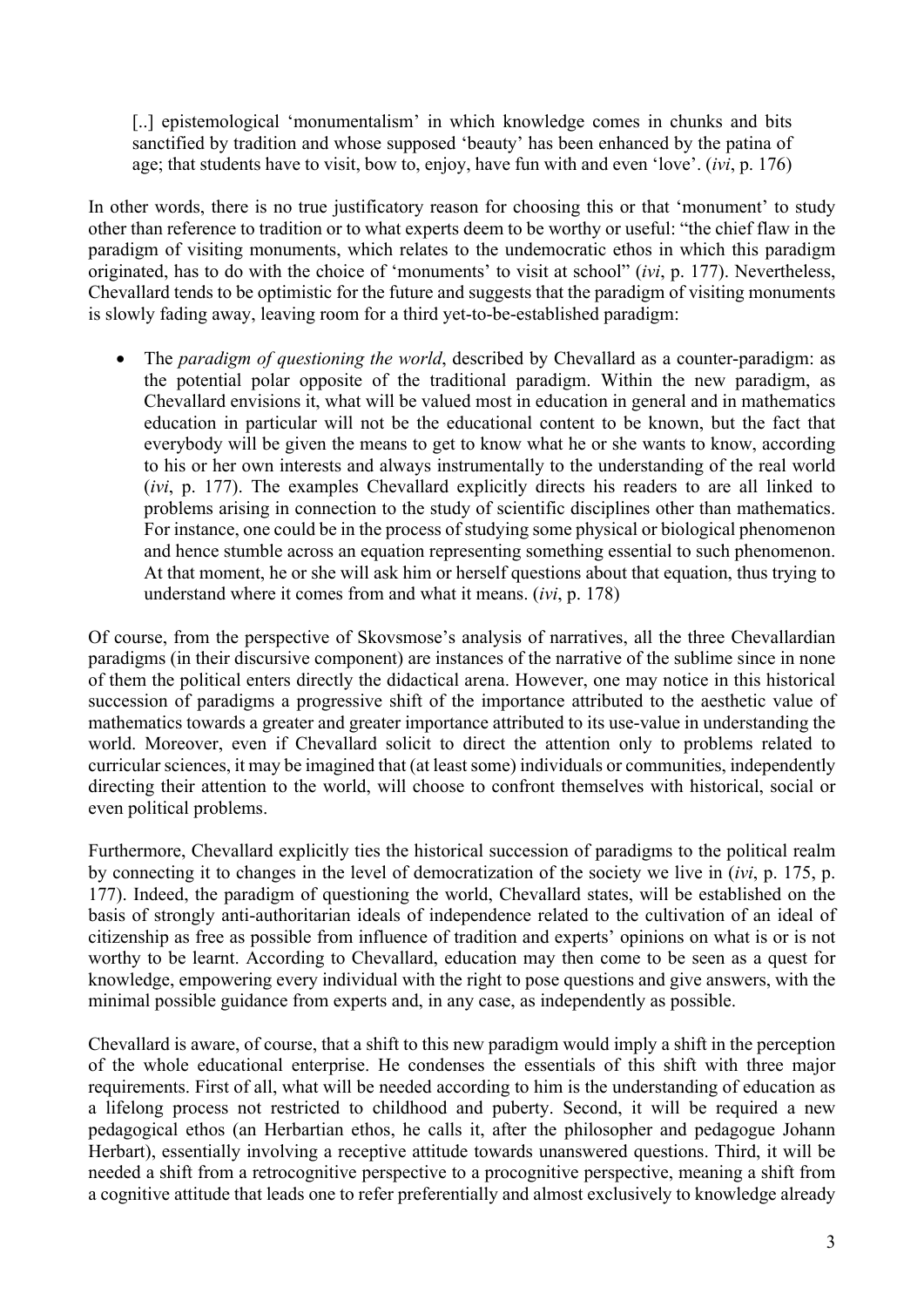known (or known by experts) into a cognitive attitude which inclines one to behave as if knowledge was essentially still to discover and conquer – or to rediscover and conquer anew.

## **2. Inclusion and citizenship**

Chevallard however goes a step further and summarizes the aforementioned three conditions for the establishment of the new paradigm as a shift from the usual notion of school to the Greek notion of σχολή (*scholé*). Such notion "originally designated spare time devoted to leisure, but which evolved to mean 'studious leisure', 'place for intellectual argument', and 'time for liberal studies'" (*ivi*, p. 180). Notice that the historical notion of σχολή, if interpreted within nowadays ethical criteria, has in our opinion a twofold nature. We thus feel here the necessity to discuss it with some of the healthy skepticism which is in the tradition of the narrative of suspect. On the one hand, the practice of σχολή in ancient Greece was tied to the peculiar slave society in which it flourished, where only free and wealthy men had the opportunity and the time to access education. On the other hand, it is without doubt that precisely because of this peculiar political freedom these ancient men enjoyed, they could also cultivate a notion of politics and of agency within the political realm which appears today more radical than that which any contemporary education reformer has ever envisioned.

The main difficulty in transferring this classical ideal to the contemporary world is however the profound asymmetry between the group of ancient wealthy men practicing σχολή (and thus being 'citizens' in the full Greek sense) and the notion of citizenship as understood in today society. Indeed, those ancient Greek citizens were at their times a tiny minority of 'masters' lacking any preoccupation for their material subsistence and free to exercise their agency within a society which valued them and their opinion at the highest level. On the contrary, if σχολή has to be extended to everyone living today or in the future, doubts may be casted as to whether every individual (being a man, a woman, wealthy or poor, i.e. a citizen in the contemporary sense) really could fully participate in such an educational framework, which has worked in the past and presumably will work in the future just for those who happen to not be excluded from the political and economic system in which they live.

Chevallard seems to be aware of these issues as he connects the persistence of the paradigm of visiting works with the not-completely-achieved democratization of society. Nevertheless, Chevallard seems to envision an historical tendency of society to become freer, more democratic and more Herbartian, a fact which he explicitly links to, among other things, the increasing disposal of scientific information (previously stored in far-away libraries) to everyone possessing an internet connection, a fact which would potentially transform everyone in a potential 'scholar'.

Indeed, the virtual access of everyone to digital libraries is, among others, a key component of the globalized informational society towards which we are progressing at fast paces. According to Skovsmose and Valero (2002), the transformation towards the informational society brings about two major contradictions which are often overlooked: the paradox of inclusion and the paradox of citizenship.

The *paradox of inclusion* refers to the fact that the current globalization model of social organization, which embraces universal access and inclusion as a stated principle, is also conducive to a deep exclusion of certain social sectors. The *paradox of citizenship* alludes to the fact that the learning society, claiming the need of relevant, meaningful education for current social challenges, at the same time reduces learning to a matter of necessity for adapting the individual to social demands. The paradox of citizenship concerns in particular […] the development of general competencies for citizenship, especially the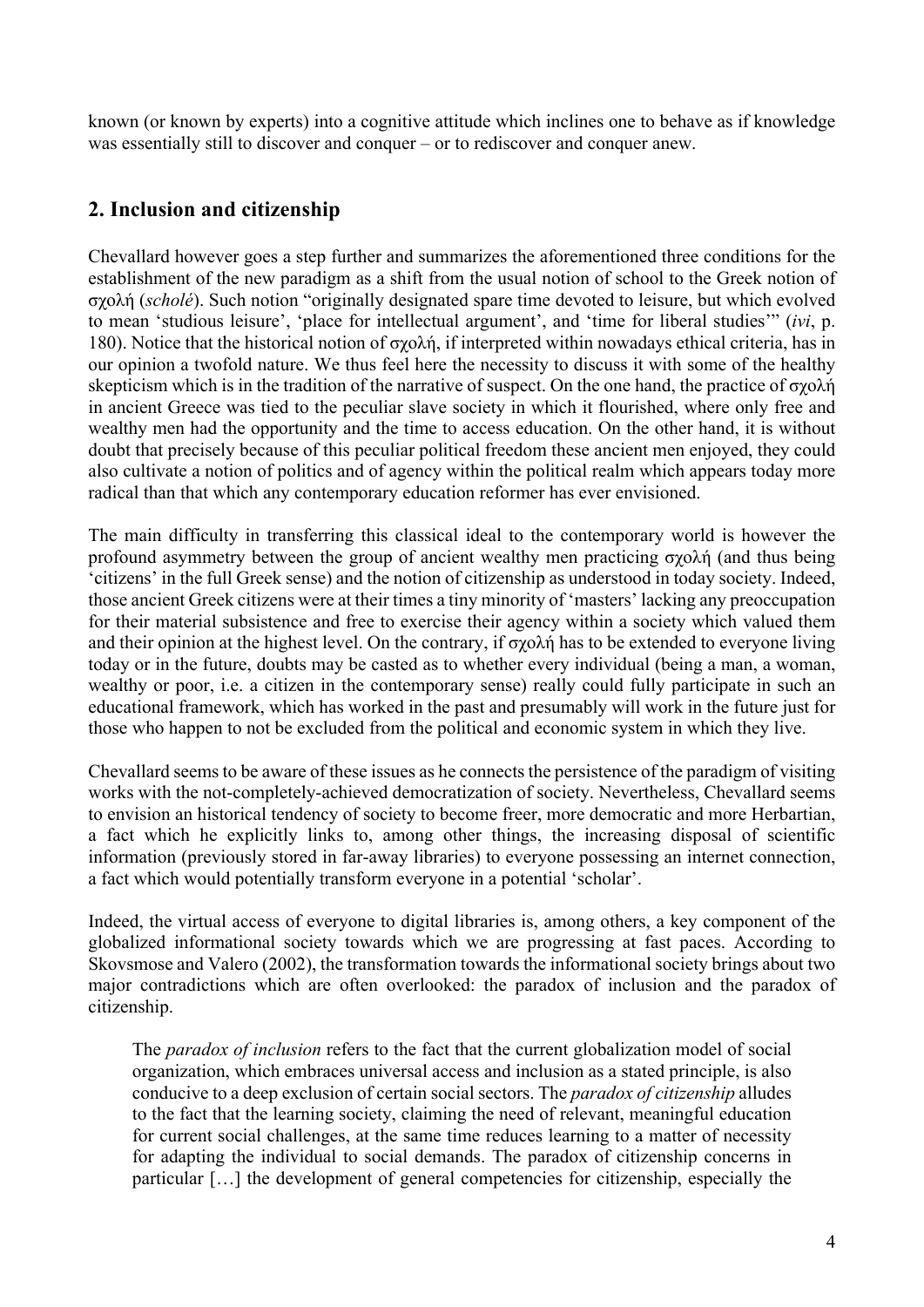capacity to act critically in society, and in this way have an impact on it. (Skovsmose & Valero, 2002, pp. 6-7).

Chevallard's proposal thus suffers from the oblivion of the possible issues of economic and social exclusion brought about or left untouched by the transition to the informational society. Chevallard's paradigm of questioning the world appears indeed suitable to the needs of an ideal-typical classroom composed of first-world children or adults with plenty of free time to devote to rational enquiry and whose mundane needs are being taken care of.<sup>3</sup> However, those who are being for various reasons already marginalized will presumably not be favoured substantially by the transition to the informational society. <sup>4</sup> Nevertheless, at least for the non-excluded, it would seem to be possible to conceive an Herbartian pro-cognitive education directed to the critical investigation of the political dimension of the world, as we argued in the previous section. This feature, then, would make Chevallard's proposal not falling into Skovsmose and Valero's paradox of citizenship as it may include true critical citizenship elements addressed to a broader (but still limited) audience than in previous times, being in fact true that today a wider access to knowledge through the internet is available to the public.

Realistically, however, even if access to information would be made genuinely universal, this could not be nearly enough to extend the practice of σχολή to every citizen. The key issue here, if we follow Chevallard's very same reasoning, is really whether our society is increasing or decreasing in its level of democracy and economic justice so that everyone may be able to enjoy the same freedom of action that ancient masters did. Only this will, in turn, provide everyone with the opportunity to enjoy a real σχολή in the classical sense. Indeed, the critical question for the emergence and the broad establishment of the new paradigm of questioning the world envisioned by Chevallard and by the anthropological theory of the didactic is the following: are we really progressing towards a more democratic and free society and is the diffusion of technology pivotal to this progression? As it has been argued by Valero and Knijnik (2015) in this journal, it may be the case that, in general, the very inclusion of technology in formal education is (among others) itself a factor which tends to emphasize the social and economic distinctions between people and which fosters the fabrication of the most apt to be governmentalized rather than acting as a liberating and democratizing device.

### **3. Democracy and standardization**

Naturally, even an attempt at answering in general to the question whether the society we live in is becoming more democratic would be too difficult here. To those who are not as skeptical as we are on society's progressive democratization, we may ask to look at the matter from another, more particular, perspective. What is actually happening to education worldwide? Is education in general and mathematics education in particular practically approaching the paradigm of questioning the world auspicated by Chevallard?

Of course, in reality distinctions between paradigms are often blurred and history does not proceed as smoothly as theorists would perhaps hope. As a nationally-situated example of this, the curriculum proposal by Anichini et al. (2003) for the teaching of mathematics at the turn of the millennium

 $3 \text{ A}$  "prototype classroom" in the sense of Skovsmose (2006).

<sup>&</sup>lt;sup>4</sup> For example, very recent research investigating the effects of the COVID-19 pandemic seems to point to the fact that online teaching does not act as an equalizing factor between learners of uneven social backgrounds (Engzell, Frey & Verhagen, 2021).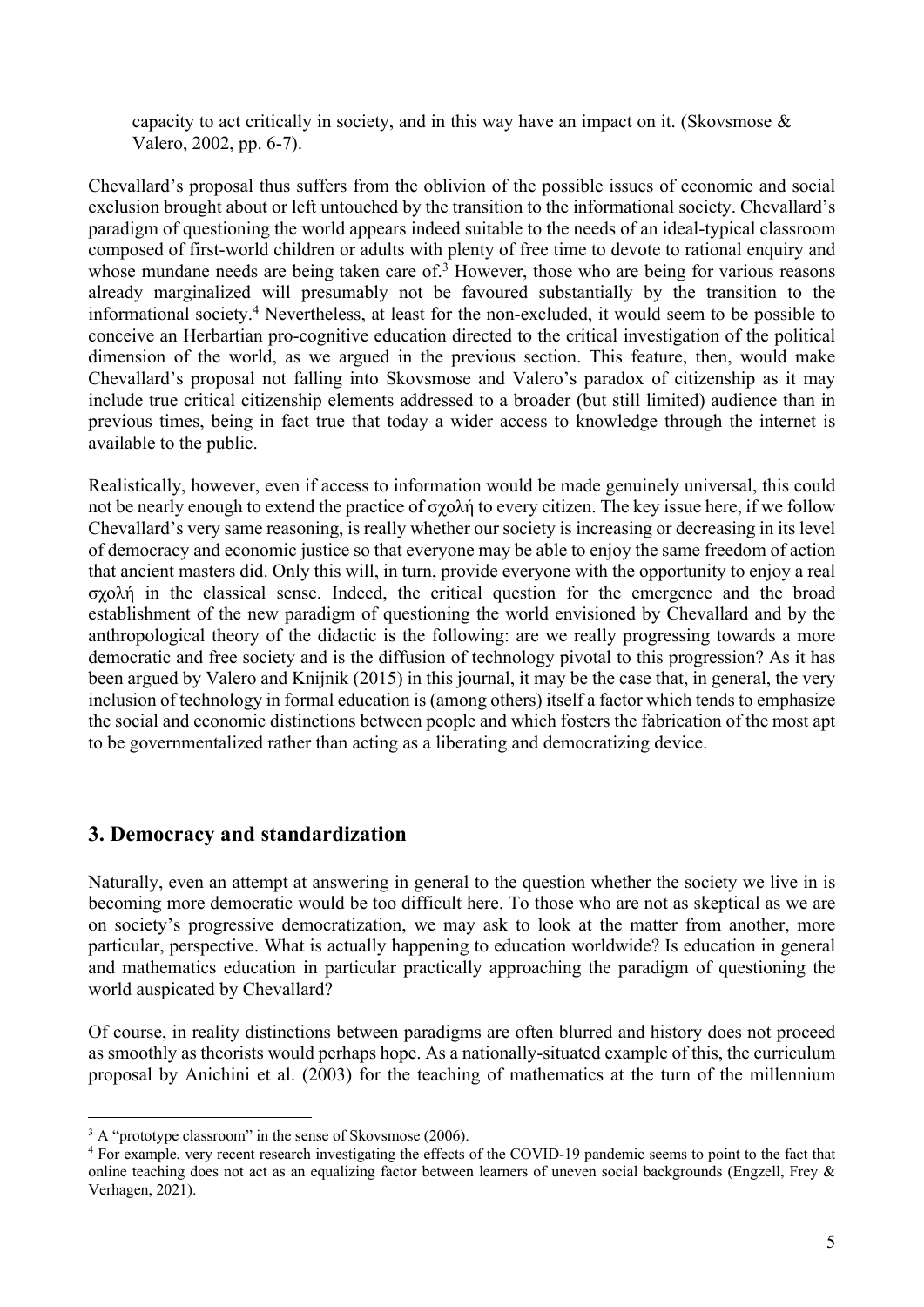(endorsed officially by the Italian Mathematical Union and the Italian Ministry of Education) simultaneously contain traces of the two latter Chevallardian paradigms: mathematics has to be studied for its cultural significance to our society as well as for its instrumental significance. Both these dimensions are explicitly connected by Anichini and collaborators to the participation of citizens to a democratic society.

Mathematics education must contribute to the cultural formation of the citizen so that he or she may participate in the social life with awareness and critical ability. […] The configuration of the school curriculum must take into consideration both the instrumental and the cultural function of mathematics […] Both are essential for a balanced formation of students […] (Anichini et al., 2003, p. 3)

Thus, this particular proposal amounts to a juxtaposition and integration of the two paradigms where both the cultural and instrumental dimensions co-exist and complement each other.

Nonetheless, in order to sketch a more general answer to the question above, we may supplement Chevallard's periodization with a finer-grained periodization of the history of teaching mathematics in late Modernity. As a schematic simplification we may say that, concerning Western Europe, the teaching of mathematics was always part of what we might call the 'curriculum', with ups and downs in relevance, but never constituted a 'subject' of particular importance in the overall education of the young (with the exception of specific technical apprenticeships such as accountancy, sailing or various types of military training) up until late-Modern times characterized by the industrial revolution and the consolidation of nation-states which gradually took direct control of most educational systems. At that time, arguably, mathematics gained relevance by its instrumental connection with the applied sciences and hence, in the mind of many, with the technical innovations that were rapidly changing the face of the world. Again, as a simplification we may say that the way of teaching mathematics slowly evolved from the teaching of Euclid to the teaching of theoremmonuments in Chevallard's sense, while mathematics itself gradually acquired relevance in connection with the technological revolution.

Valero (2017) has discussed the issue with examples taken from the history of schooling in France, Luxembourg and Italy: during the course of all XIX century a tension persisted between the classical values subsumed by the traditional curriculum based on languages and the new techno-scientific values associated to the new curriculum based on mathematics and sciences. This tension has been gradually fading away during the XX century in favour of the new curriculum which imposed itself over the advanced Western world only after the second world war. Thus, mathematics and the sciences gained the prominence they came to possess in the past century (and which retain with even more strength in the current informational society) largely in opposition to the classical values of which, not only at a linguistic level, Chevallard's usage of the term σχολή is reminiscent of.

Furthermore, the oblivion of the classical ideals of schooling is largely due to the significance which various actors (scholars, publicists, policy-makers, etc.) came to attribute to the knowledge of science in the making of the humans best suited to live in our society. This fact appears for instance adamantly evident in the enormous corpus of documents produced in the second decade of the XX century by various national and supranational organizations (of which the most influential certainly is the Organization of Economic Co-operation and Development, the OECD) with the aim of justifying the demand for more mathematical or scientific education in connection with the employment of standardized tests. It seems clear that the next 'advances' in education worldwide will be led primarily towards the direction pointed at by such studies.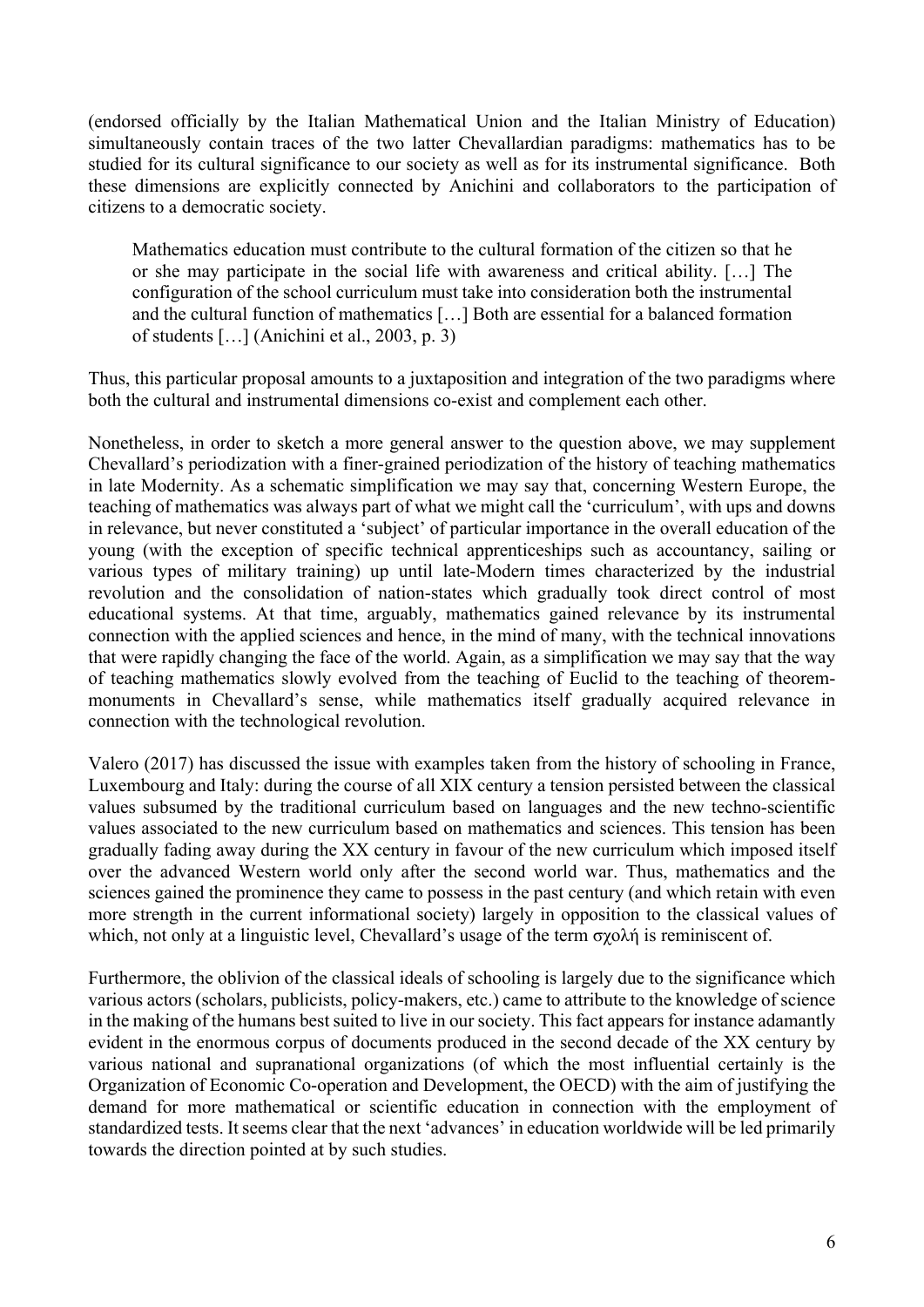Without addressing here the debate on the scientific, ethical or teleological foundations of the scholarship connected to such organizations' policies, we notice that the studies and tests that they mandate usually link levels of mathematics education of individuals to the manifestation in them of various attitudes, skills or virtues that are deemed to be relevant or useful to them individually or to the society in which they live in. Indeed, one of the main aims of the OECD's concern in education, repeated in various official documents written over the decades, is to make as many people as possible enter the highly specialized techno-scientific workforce needed by governments and corporations of the globalized economy in order to incentive economic growth (Valero, 2017, pp. 122-123) and to achieve prosperity (Andrade-Molina, 2017).<sup>5</sup> Clearly such objectives have nothing to do with Chevallard's notion of σχολή discussed previously which is reminiscent instead of the classical Greco-Roman values of independence of the truth-seeking philosopher-scientist, and which is perhaps more similar to the ideal of teaching of the privileged few in classical or *ancién regime* societies, whose educational values were largely characterized by the lack of explicit concern for economic usefulness.

Additionally, as Valero has remarked, the influential OECD's policies and tests help in framing education within "a comparative logic which differentiates the individuals/nations who excel and are 'on the top', from those who need to be 'adjusted' to become normal and have success" (Valero, 2017, p. 130). The result of this state of affairs will presumably be an ever-increasing standardization of the educational and moral features schools and learning institutions are based on (cf. Lindblad et al., 2018).

Are we then really entering an era of progressive democratization of education, one in which every individual or community will have the power to conduct research by inquiring into real-world phenomena as Chevallard auspicates? On the contrary, it seems that we are progressing at fast paces towards an age of standardization of educational features as a result of the desire of most of the institutional actors involved in education to conform to the OECD's canons and values. Indeed, the nature of the mathematical content the OECD's studies measure and the nature of the individual virtues they assume to be desirable, being them the same for all countries, cultures and individuals, are setting a unique global standard against which all educational institutions are being pushed to conform. In view of this, it seems almost a platitude to affirm that we are rather moving away from a system in which learners or communities of learners or even nations have the right to pose themselves the questions they deem relevant to their own quest for autonomously understanding the world.<sup>6</sup>

Observe also that, regarding mathematical content, invariably the quantitative studies the OECD mandates tend to measure mathematical achievement *per se* or else mathematical achievements in loose connection with the 'real world' viable to be tested by word problems. Thus, a standard of ready-made mathematical content predisposed to be tested by closed questions is created and pressure is imposed to various educational actors to conform their teaching and testing to such standard.

<sup>5</sup> Notice that in one of the most recent OECD's documents, setting its policy framework for 2030, emphasis is given on preparing people "for jobs that have not yet been created" (OECD, 2018, p. 22), possibly in connection with the recent dramatic rise in unemployment caused by automation and global economic crisis. Furthermore, the document highlights the fact that students' motivation should be "more than getting a good job and a high income; they will also need to care about the well-being of their friends and families, their communities and the planet" (*ivi*, p. 2). As to how this overall well-being could be achieved via (or perhaps only measured by) standardized psychometric tests we remain rather unsure.

<sup>6</sup> Of course, under the 'problem solving' educational model propagated by the OECD, it is reasonable to expect that at least *some* individuals and communities will be empowered with the right to work on the questions which are relevant to them. However, such educational model seems to be also moving towards shaping those individuals and communities into posing the questions which are pre-emptively deemed to be the 'right' questions. We thank one of the reviewers of this paper for bringing about this point.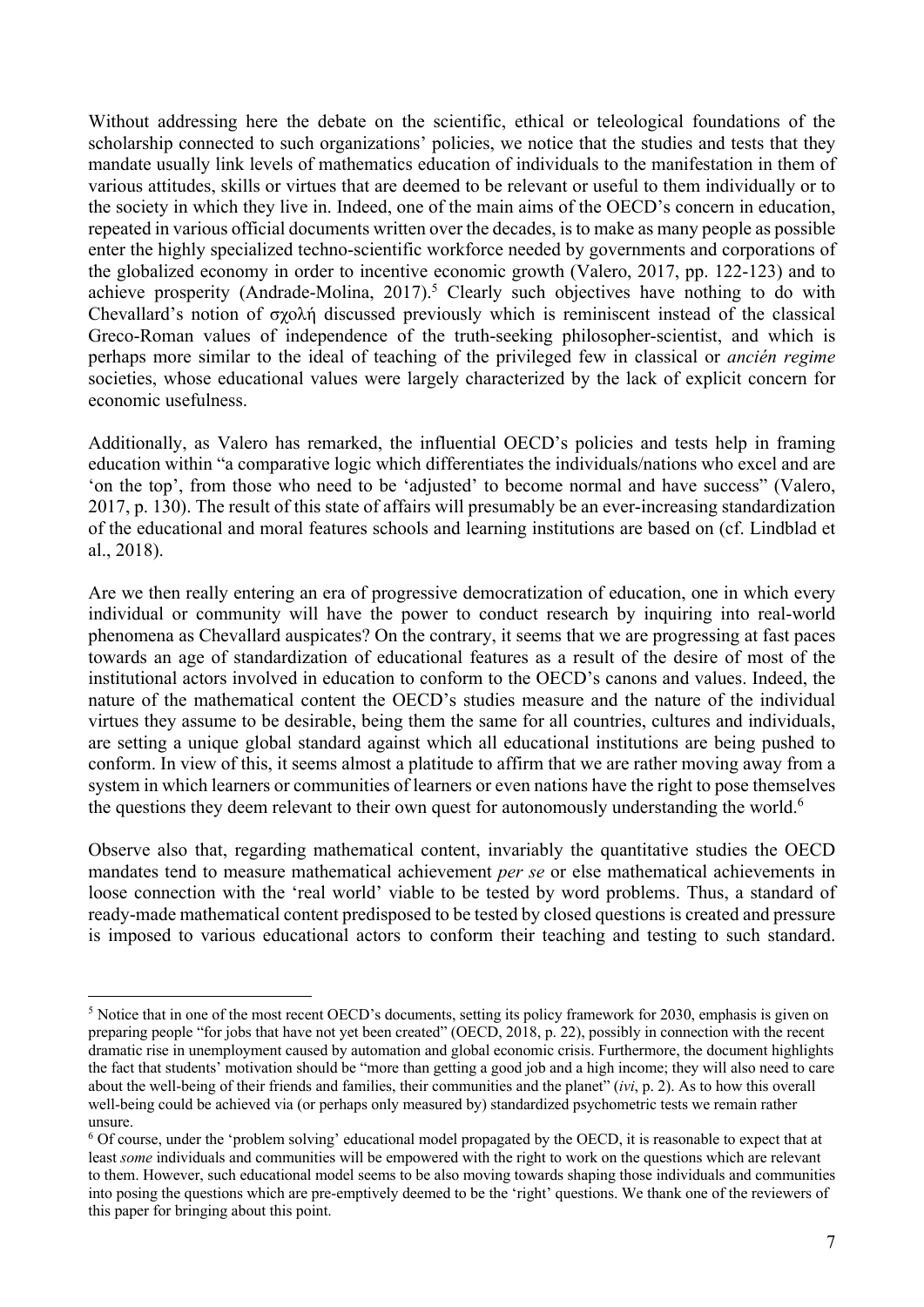Nothing more distant from Chevallard's ideal of a mathematics education which would serve to investigate real problems in the real world with no 'monumental' existence on its own.

Finally, this global standardization appears to happen through the guidance of some specific groups of scholars (e.g., statisticians, 'big data' experts, psychometricians and economists) while scholars of other disciplines as well as the main actors involved (local policy makers, teachers, parents and most importantly students) have little or no voice in such transformation (Guardian, 2014). Therefore, it seems that the answer to the question we posed at the beginning of this paragraph is negative: it appears that we are not progressing to a democratization of the educational endeavour nor to an age in which everybody has the right to pose the questions he or she considers to be noteworthy or useful for developing his or her interests independently from what those who are in power deem to be the correct pedagogical standard.

### **4. Conclusion**

Notice that the mainstream narrative concerning mathematics education historically propagated by the OECD (briefly characterized in the previous section) is also an instance of the narrative of the sublime, but one not concerned with aiding individuals and communities in their quest for understanding the real world nor with the development of classical values of individual independence and rather interested in producing standardized tests with which to measure people against authoritatively-mandated pedagogical standards. In short, both Chevallard's and the OECD's are narratives of the sublime because they do not contain any explicit reference to the political.<sup>7</sup> In view of this, it could be perhaps the task of the tradition of the narrative of suspect to reveal how the reality hiding behind the narrative subsuming the paradigm of questioning the world will actually strengthen the current political and pedagogical regime, perhaps as connected to Skovsmose and Valero's paradoxes of citizenship and inclusion discussed above.

Nevertheless, we believe that the paradigm of questioning the world implicitly promises a break with the current mainstream trend in education dominated by the OECD's influence. What Chevallard prefigures as the new paradigm of mathematics education is crucially not the learning of mathematics as an independent discipline tied to a global standardized curriculum, but instead the learning of mathematics as an instrumental discipline for understanding and inquiring the real world as independently as possible. Furthermore, as said in Section 1, even if Chevallard does not explicitly suggest it, it would seem to be possible within the paradigm of questioning the world, to direct these inquiries to non-standard objects which may (at least in some cases) have a political or social nature.

Thus, the paradigm of questioning the world has more than one encouraging feature which can make for it to be considered positively by those who are inclined to understand mathematics education through a critical lens. These are the disavowal of the aesthetic motivation sustaining the traditional narrative, the criticism to standard curriculum mathematics based on 'theorem-monuments' and the demand for an anti-authoritarian questioning of the world aimed at the development of independent critical citizenship. However, for these very reasons, the paradigm of questioning the world appears to be partially at odds with the actual trend of curriculum development since it suggests an approach to the learning of mathematics (and to schooling in general) which only with difficultly could be inscribed into the framework suggested (or mandated) by the OECD.

 $<sup>7</sup>$  The two narratives however differ in what type of 'use-value' they give most importance to. In short, we may roughly</sup> say that in the paradigm of questioning the world, attention is paid to the intrinsic value mathematics has in allowing people to understand the world scientifically, while the OECD has historically given most prominence to the extrinsic value of knowing mathematics as connected to the knowers' ability to join the workforce.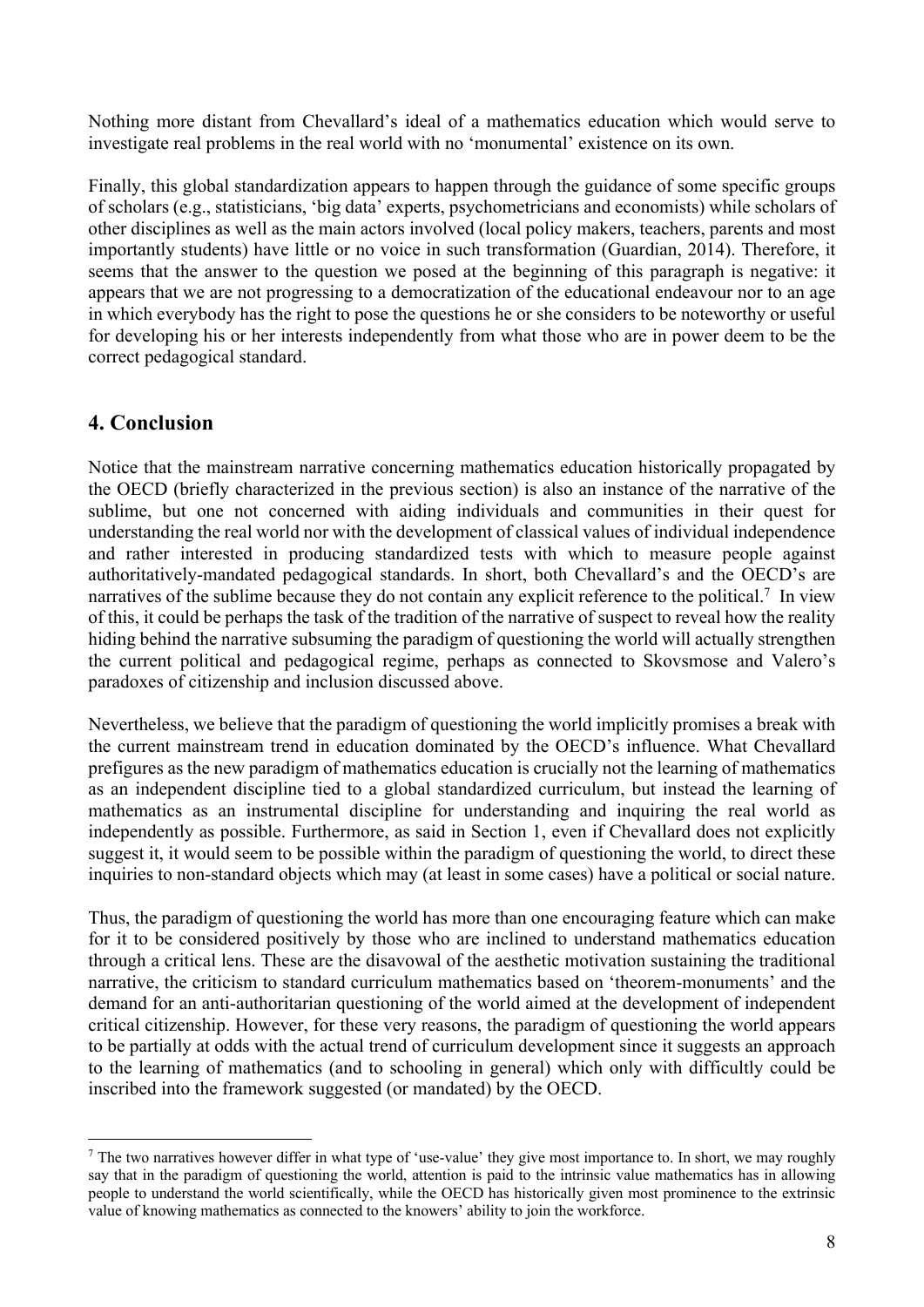#### **References**

- Andrade-Molina, M. (2017). The Fabrication of Qualified Citizens: from the "Expert-Hand Worker" to the "Scientific Minded". *Perspectivas da Educação Matemática*, **10**(22), 29-44.
- Anichini, G., Arzarello, F., Ciarrapico, L. & Robutti, O. (eds.) (2003) *Matematica 2001. La matematica per il cittadino. Attività didattiche e prove di verifica per un nuovo curricolo di Matematica. Scuola primaria. Scuola secondaria di primo grado*. Matteoni Stampatore.
- Bosch, M. & Gascón, J. (2014) Introduction to the Anthropological Theory of the Didactic. In A. Bikner-Ahsbahs & S. Prediger (eds.) *Networking of Theories as a Research Practice in Mathematics Education,* 67-83. Springer.
- Chevallard, Y. (2015) Teaching Mathematics in Tomorrow's Society: A Case for an Oncoming Counter Paradigm. In S. Cho (ed.) *Proceedings of the 12th International Congress on Mathematical Education*, 173-187. Springer.
- Engzell, P., Frey, A. & Verhagen, M. D. (2021) Learning loss due to school closures during the COVID-19 pandemic. *Proceedings of the National Academy of Sciences* **118**(17).
- Fischler H. (2015) Bildung. In R. Gunstone R. (ed.) *Encyclopedia of Science Education*. Springer.
- Gascón, J. & Nicolás, P. (2019) Research ends and teaching ends in the anthropological theory of the didactic. *For the Learning of Mathematics* **39**(2) 2, 42-47.
- Guardian (2014) OECD and Pisa tests are damaging education worldwide academics. *The Guardian*, Tuesday 6 May 2014: https://www.theguardian.com/education/2014/may/06/oecdpisa-tests-damaging-education-academics.
- Lindblad, S., Pettersson, D & Popkewitz, T. S. (2018) Getting the numbers right: An introduction. In S. Lindblad, D. Pettersson, & T. S. Popkewitz (Eds.) *Education by the Numbers and the Making of Society: The Expertise of International Assessments*, Taylor & Francis Group, pp. 1-20
- OECD (2018) *The Future of Education and Skills, Education 2030*: https://www.oecd.org/education/2030 project/contact/E2030%20Position%20Paper%20(05.04.2018).pdf
- Skovsmose, O. (2006) Research, practice, uncertainty and responsibility, The Journal of Mathematical Behavior **25**(4), 267-284.
- Skovsmose, O. (2020) Three narratives about mathematics education. *For the Learning of Mathematics* **40**(1), 47-51.
- Skovsmose, O. & Valero, P. (2002) Democratic access to powerful mathematical ideas. In L. D. English (ed.) *Handbook of international research in mathematics education: Directions for the 21st century,* 383-408*.* Lawrence Erlbaum Associates.